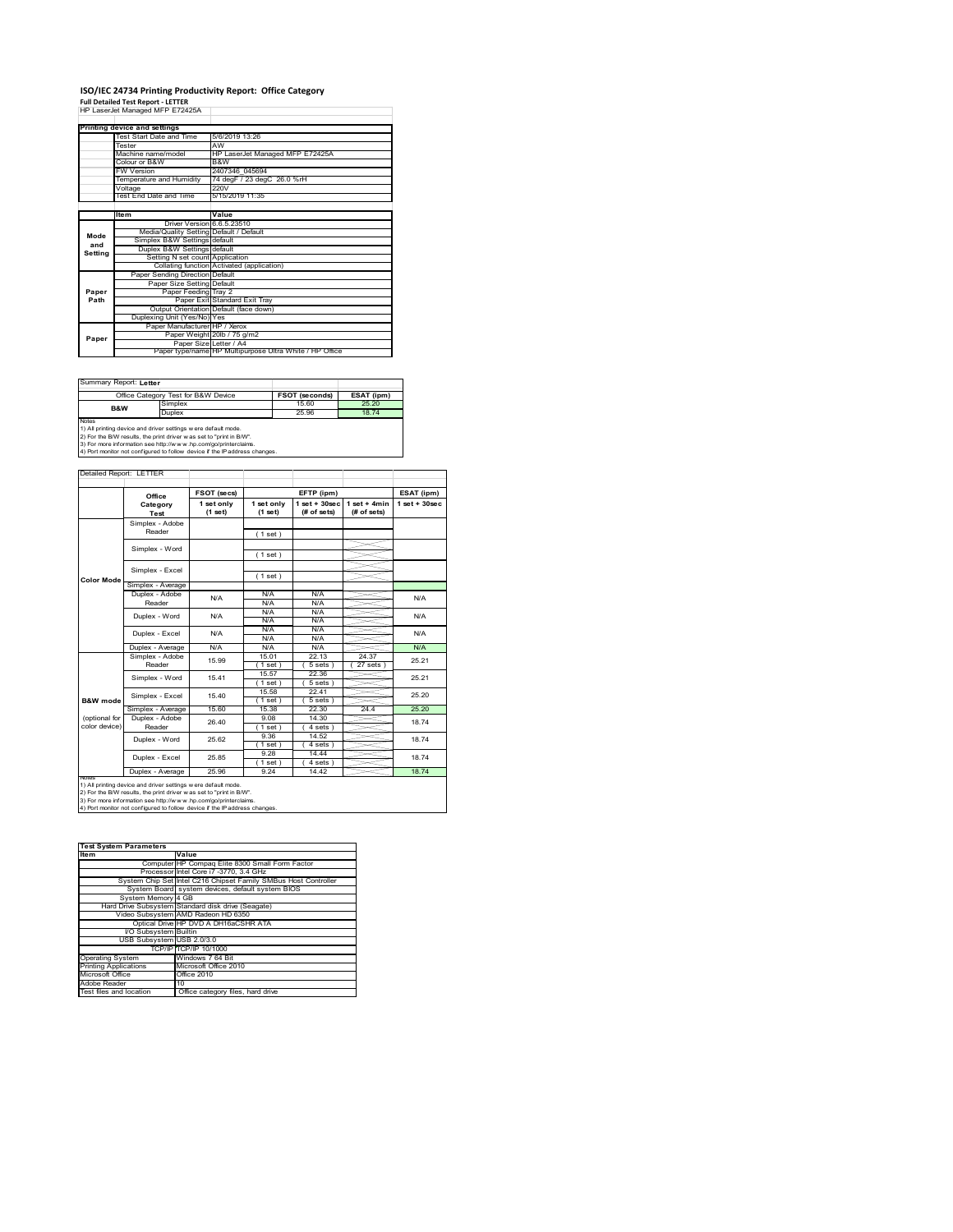# **ISO/IEC 24734 Printing Productivity Report: Office Category**

**Full Detailed Test Report ‐ A4** HP LaserJet Managed MFP E72425A

|         | HP LaserJet Managed MFP E72425A         |                                                         |
|---------|-----------------------------------------|---------------------------------------------------------|
|         |                                         |                                                         |
|         | Printing device and settings            |                                                         |
|         | Test Start Date and Time                | 5/6/2019 13:26                                          |
|         | Tester                                  | AW                                                      |
|         | Machine name/model                      | HP LaserJet Managed MFP E72425A                         |
|         | Colour or B&W                           | B&W                                                     |
|         | <b>FW Version</b>                       | 2407346 045694                                          |
|         | Temperature and Humidity                | 74 degF / 23 degC 26.0 %rH                              |
|         | Voltage                                 | 220V                                                    |
|         | Test End Date and Time                  | 5/15/2019 11:35                                         |
|         |                                         |                                                         |
|         | Item                                    | Value                                                   |
|         | Driver Version 6.6.5.23510              |                                                         |
| Mode    | Media/Quality Setting Default / Default |                                                         |
| and     | Simplex B&W Settings default            |                                                         |
| Setting | Duplex B&W Settings default             |                                                         |
|         |                                         |                                                         |
|         | Setting N set count Application         |                                                         |
|         |                                         | Collating function Activated (application)              |
|         | Paper Sending Direction Default         |                                                         |
|         | Paper Size Setting Default              |                                                         |
| Paper   | Paper Feeding Tray 2                    |                                                         |
| Path    |                                         | Paper Exit Standard Exit Tray                           |
|         |                                         | Output Orientation Default (face down)                  |
|         | Duplexing Unit (Yes/No) Yes             |                                                         |
|         | Paper Manufacturer HP / Xerox           |                                                         |
|         |                                         | Paper Weight 20lb / 75 g/m2                             |
| Paper   | Paper Size Letter / A4                  | Paper type/name HP Multipurpose Ultra White / HP Office |

Summary Report: **A4**

|                                                                | Office Category Test for B&W Device                               | <b>FSOT (seconds)</b> | ESAT (ipm) |  |  |  |
|----------------------------------------------------------------|-------------------------------------------------------------------|-----------------------|------------|--|--|--|
| B&W                                                            | Simplex                                                           | 15.62                 | 25.20      |  |  |  |
|                                                                | Duplex                                                            | 25.84                 | 19.01      |  |  |  |
| Notes                                                          |                                                                   |                       |            |  |  |  |
| 1) All printing device and driver settings w ere default mode. |                                                                   |                       |            |  |  |  |
|                                                                | 2) For the BAV results the print driver was set to "print in BAV" |                       |            |  |  |  |

2) For the B/W results, the print driver w as set to "print in B/W".<br>3) For more information see http://w w w .hp.com/go/printerclaims.<br>4) Port monitor not configured to follow device if the IP address changes.

Detailed Report: A4

|                     | Office            | FSOT (secs)           |                       | EFTP (ipm)                       |                                | ESAT (ipm)         |
|---------------------|-------------------|-----------------------|-----------------------|----------------------------------|--------------------------------|--------------------|
|                     | Category<br>Test  | 1 set only<br>(1 set) | 1 set only<br>(1 set) | $1$ set $+30$ sec<br>(# of sets) | $1 set + 4 min$<br>(# of sets) | $1$ set + $30$ sec |
|                     | Simplex - Adobe   |                       |                       |                                  |                                |                    |
|                     | Reader            |                       | (1 set)               |                                  |                                |                    |
|                     | Simplex - Word    |                       |                       |                                  |                                |                    |
|                     |                   |                       | (1 set)               |                                  |                                |                    |
|                     | Simplex - Excel   |                       |                       |                                  |                                |                    |
| Colour<br>Mode      |                   |                       | (1 set)               |                                  |                                |                    |
|                     | Simplex - Average |                       |                       |                                  |                                |                    |
|                     | Duplex - Adobe    | N/A                   | N/A                   | N/A                              |                                | N/A                |
|                     | Reader            |                       | N/A                   | N/A                              |                                |                    |
|                     | Duplex - Word     | N/A                   | N/A                   | N/A                              |                                | N/A                |
|                     |                   |                       | N/A                   | N/A                              |                                |                    |
|                     | Duplex - Excel    | N/A                   | N/A                   | N/A                              |                                | N/A                |
|                     |                   |                       | N/A                   | N/A                              |                                |                    |
|                     | Duplex - Average  | N/A                   | N/A                   | N/A                              |                                | N/A                |
|                     | Simplex - Adobe   | 16.17                 | 14.84                 | 22.06                            | 24.44                          | 25.21              |
|                     | Reader            |                       | $1$ set)              | 5 sets                           | $27$ sets $)$                  |                    |
|                     | Simplex - Word    | 15.29                 | 15.69                 | 22 43                            |                                | 25.20              |
|                     |                   |                       | $1$ set)              | 5 sets)                          |                                |                    |
|                     | Simplex - Excel   | 15.40                 | 15.58                 | 22.28                            |                                | 25.21              |
| <b>B&amp;W</b> mode |                   |                       | $1$ set)              | 5 sets                           |                                |                    |
|                     | Simplex - Average | 15.6                  | 15.37                 | 22.25                            | 24.4                           | 25.20              |
| (optional for       | Duplex - Adobe    | 26.20                 | 9.14                  | 14.58                            |                                | 19.02              |
| color device)       | Reader            |                       | $1$ set)              | 4 sets)                          |                                |                    |
|                     | Duplex - Word     | 25.80                 | 9 28                  | 1482                             |                                | 19.02              |
|                     |                   |                       | $1$ set)              | 4 sets)                          |                                |                    |
|                     | Duplex - Excel    | 25.50                 | 9.40                  | 14.78                            |                                | 19.00              |
|                     |                   |                       | $1$ set)              | $4 sets$ )                       |                                |                    |
|                     | Duplex - Average  | 25.8                  | 9.27                  | 14.72                            |                                | 19.01              |

1) All printing device and driver settings were default mode.<br>2) For the B/W results, the print driver was set to "print in B/W".<br>3) For more information see http://www.hp.com/go/printerclaims.<br>4) Port monitor not configur

| <b>Test System Parameters</b> |                                                                 |  |  |
|-------------------------------|-----------------------------------------------------------------|--|--|
| <b>Item</b>                   | Value                                                           |  |  |
|                               | Computer HP Compaq Elite 8300 Small Form Factor                 |  |  |
|                               | Processor Intel Core i7 -3770, 3.4 GHz                          |  |  |
|                               | System Chip Set Intel C216 Chipset Family SMBus Host Controller |  |  |
|                               | System Board system devices, default system BIOS                |  |  |
| System Memory 4 GB            |                                                                 |  |  |
|                               | Hard Drive Subsystem Standard disk drive (Seagate)              |  |  |
|                               | Video Subsystem AMD Radeon HD 6350                              |  |  |
|                               | Optical Drive HP DVD A DH16aCSHR ATA                            |  |  |
| I/O Subsystem Builtin         |                                                                 |  |  |
| USB Subsystem USB 2.0/3.0     |                                                                 |  |  |
|                               | TCP/IP TCP/IP 10/1000                                           |  |  |
| <b>Operating System</b>       | Windows 7 64 Bit                                                |  |  |
| <b>Printing Applications</b>  | Microsoft Office 2010                                           |  |  |
| Microsoft Office              | Office 2010                                                     |  |  |
| Adobe Reader                  | 10                                                              |  |  |
| Test files and location       | Office category files, hard drive                               |  |  |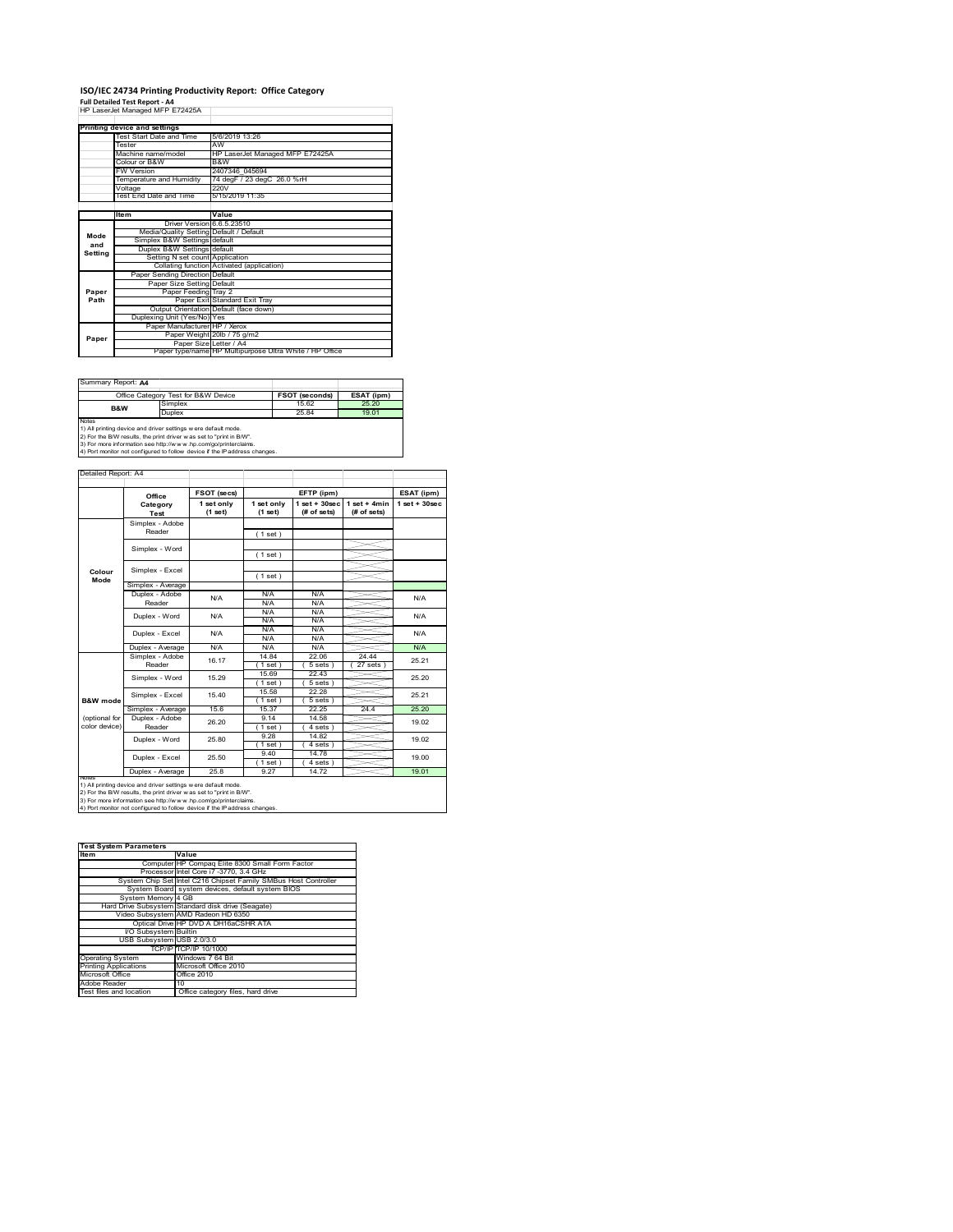# **ISO/IEC 24734 Printing Productivity Report: Office Category<br>Full Detailed Test Report - Tabloid<br>HP LaserJet Managed MFP E72425A**

|         | . an betaned Test Report - Tabloid      |                                                         |  |  |
|---------|-----------------------------------------|---------------------------------------------------------|--|--|
|         | HP LaserJet Managed MFP E72425A         |                                                         |  |  |
|         |                                         |                                                         |  |  |
|         | Printing device and settings            |                                                         |  |  |
|         | Test Start Date and Time                | 5/6/2019 13:26                                          |  |  |
|         | Tester                                  | AW                                                      |  |  |
|         | Machine name/model                      | HP LaserJet Managed MFP E72425A                         |  |  |
|         | Colour or B&W                           | B&W                                                     |  |  |
|         | <b>FW Version</b>                       | 2407346 045694                                          |  |  |
|         | Temperature and Humidity                | 74 degF / 23 degC 26.0 %rH                              |  |  |
|         | Voltage                                 | 220V                                                    |  |  |
|         | <b>Test End Date and Time</b>           | 5/15/2019 11:35                                         |  |  |
|         |                                         |                                                         |  |  |
|         | <b>Item</b>                             | Value                                                   |  |  |
|         | Driver Version 6.6.5.23510              |                                                         |  |  |
| Mode    | Media/Quality Setting Default / Default |                                                         |  |  |
| and     | Simplex B&W Settings default            |                                                         |  |  |
| Setting | Duplex B&W Settings default             |                                                         |  |  |
|         | Setting N set count Application         |                                                         |  |  |
|         |                                         | Collating function Activated (application)              |  |  |
|         | Paper Sending Direction Default         |                                                         |  |  |
|         | Paper Size Setting Default              |                                                         |  |  |
| Paper   | Paper Feeding Tray 2                    |                                                         |  |  |
| Path    |                                         | Paper Exit Standard Exit Trav                           |  |  |
|         |                                         | Output Orientation Default (face down)                  |  |  |
|         | Duplexing Unit (Yes/No) Yes             |                                                         |  |  |
|         | Paper Manufacturer HP / Xerox           |                                                         |  |  |
| Paper   |                                         | Paper Weight 20lb / 75 g/m2                             |  |  |
|         | Paper Size Letter / A4                  |                                                         |  |  |
|         |                                         | Paper type/name HP Multipurpose Ultra White / HP Office |  |  |

Summary Report: Tabloid

|                                                                      | Office Category Test for B&W Device | <b>FSOT (seconds)</b> | ESAT (ipm) |  |  |
|----------------------------------------------------------------------|-------------------------------------|-----------------------|------------|--|--|
| B&W                                                                  | Simplex                             | 24 21                 | 14 28      |  |  |
|                                                                      | Duplex                              | 32.97                 | 1046       |  |  |
| <b>Notes</b>                                                         |                                     |                       |            |  |  |
| 1) All printing device and driver settings w ere default mode.       |                                     |                       |            |  |  |
| [2) For the B/W results, the print driver was set to "print in B/W". |                                     |                       |            |  |  |

 $\overline{a}$ 

2) For the B/W results, the print driver w as set to "print in B/W".<br>3) For more information see http://w w w .hp.com/go/printerclaims.<br>4) Port monitor not configured to follow device if the IP address changes.

|                     | Office                                                         | FSOT (secs)           |                       | EFTP (ipm)                       |                               | ESAT (ipm)         |
|---------------------|----------------------------------------------------------------|-----------------------|-----------------------|----------------------------------|-------------------------------|--------------------|
|                     | Category<br>Test                                               | 1 set only<br>(1 set) | 1 set only<br>(1 set) | $1$ set $+30$ sec<br>(# of sets) | $1$ set + 4min<br>(# of sets) | $1$ set + $30$ sec |
|                     | Simplex - Adobe                                                |                       |                       |                                  |                               |                    |
|                     | Reader                                                         |                       | (1 set)               |                                  |                               |                    |
|                     | Simplex - Word                                                 |                       |                       |                                  |                               |                    |
|                     |                                                                |                       | (1 set)               |                                  |                               |                    |
|                     | Simplex - Excel                                                |                       |                       |                                  |                               |                    |
| <b>Color Mode</b>   |                                                                |                       | (1 set)               |                                  |                               |                    |
|                     | Simplex - Average                                              |                       |                       |                                  |                               |                    |
|                     | Duplex - Adobe                                                 | N/A                   | N/A                   | N/A                              |                               | N/A                |
|                     | Reader                                                         |                       | N/A                   | N/A                              |                               |                    |
|                     | Duplex - Word                                                  | N/A                   | N/A                   | N/A                              |                               | N/A                |
|                     |                                                                |                       | N/A                   | N/A                              |                               |                    |
|                     | Duplex - Excel                                                 | N/A                   | N/A                   | N/A                              |                               | N/A                |
|                     |                                                                |                       | N/A                   | N/A                              |                               |                    |
|                     | Duplex - Average                                               | N/A                   | N/A                   | N/A                              |                               | N/A                |
|                     | Simplex - Adobe                                                | 25.06                 | 9.57                  | 12.01                            | 1381                          | 14.29<br>14.29     |
|                     | Reader                                                         |                       | (1 set)               | 3 sets                           | $16$ sets $)$                 |                    |
|                     | Simplex - Word                                                 | 23.67                 | 10.13                 | 12.55                            |                               |                    |
|                     |                                                                |                       | $1$ set)              | 3 sets)                          |                               |                    |
|                     | Simplex - Excel                                                | 23.89                 | 10.04                 | 12.52                            |                               | 14 28              |
| <b>B&amp;W</b> mode |                                                                |                       | $1$ set)              | 3 sets                           |                               |                    |
|                     | Simplex - Average                                              | 24.21                 | 9.91                  | 12.36                            | 13.81                         | 14.28              |
| (optional for       | Duplex - Adobe                                                 | 34 72                 | 6.90                  | 8.86                             |                               | 10.42              |
| color device)       | Reader                                                         |                       | $1$ set $)$           | $3 sets$ )                       |                               |                    |
|                     | Duplex - Word                                                  | 31.91                 | 7.50                  | 9.26                             |                               | 10.48              |
|                     |                                                                |                       | $1$ set)              | 3 sets)                          |                               |                    |
|                     | Duplex - Excel                                                 | 32.26                 | 7.42                  | 9.14                             |                               | 10.48              |
|                     |                                                                |                       | $1$ set)              | 3 sets)                          |                               |                    |
|                     | Duplex - Average                                               | 32.97                 | 7.27                  | 9.08                             |                               | 10.46              |
| <b>NOIRS</b>        | 1) All printing device and driver settings w ere default mode. |                       |                       |                                  |                               |                    |

1) All printing device and driver settings were default mode.<br>2) For the B/W results, the print driver was set to "print in B/W".<br>3) For more information see http://www.hp.com/go/printerclaims.<br>4) Port monitor not configur

| <b>Test System Parameters</b> |                                                                 |  |  |
|-------------------------------|-----------------------------------------------------------------|--|--|
| <b>Item</b>                   | Value                                                           |  |  |
|                               | Computer HP Compaq Elite 8300 Small Form Factor                 |  |  |
|                               | Processor Intel Core i7 -3770, 3.4 GHz                          |  |  |
|                               | System Chip Set Intel C216 Chipset Family SMBus Host Controller |  |  |
|                               | System Board system devices, default system BIOS                |  |  |
| System Memory 4 GB            |                                                                 |  |  |
|                               | Hard Drive Subsystem Standard disk drive (Seagate)              |  |  |
|                               | Video Subsystem AMD Radeon HD 6350                              |  |  |
|                               | Optical Drive HP DVD A DH16aCSHR ATA                            |  |  |
| VO Subsystem Builtin          |                                                                 |  |  |
| USB Subsystem USB 2.0/3.0     |                                                                 |  |  |
|                               | TCP/IP TCP/IP 10/1000                                           |  |  |
| <b>Operating System</b>       | Windows 7 64 Bit                                                |  |  |
| <b>Printing Applications</b>  | Microsoft Office 2010                                           |  |  |
| Microsoft Office              | Office 2010                                                     |  |  |
| Adobe Reader                  | 10                                                              |  |  |
| Test files and location       | Office category files, hard drive                               |  |  |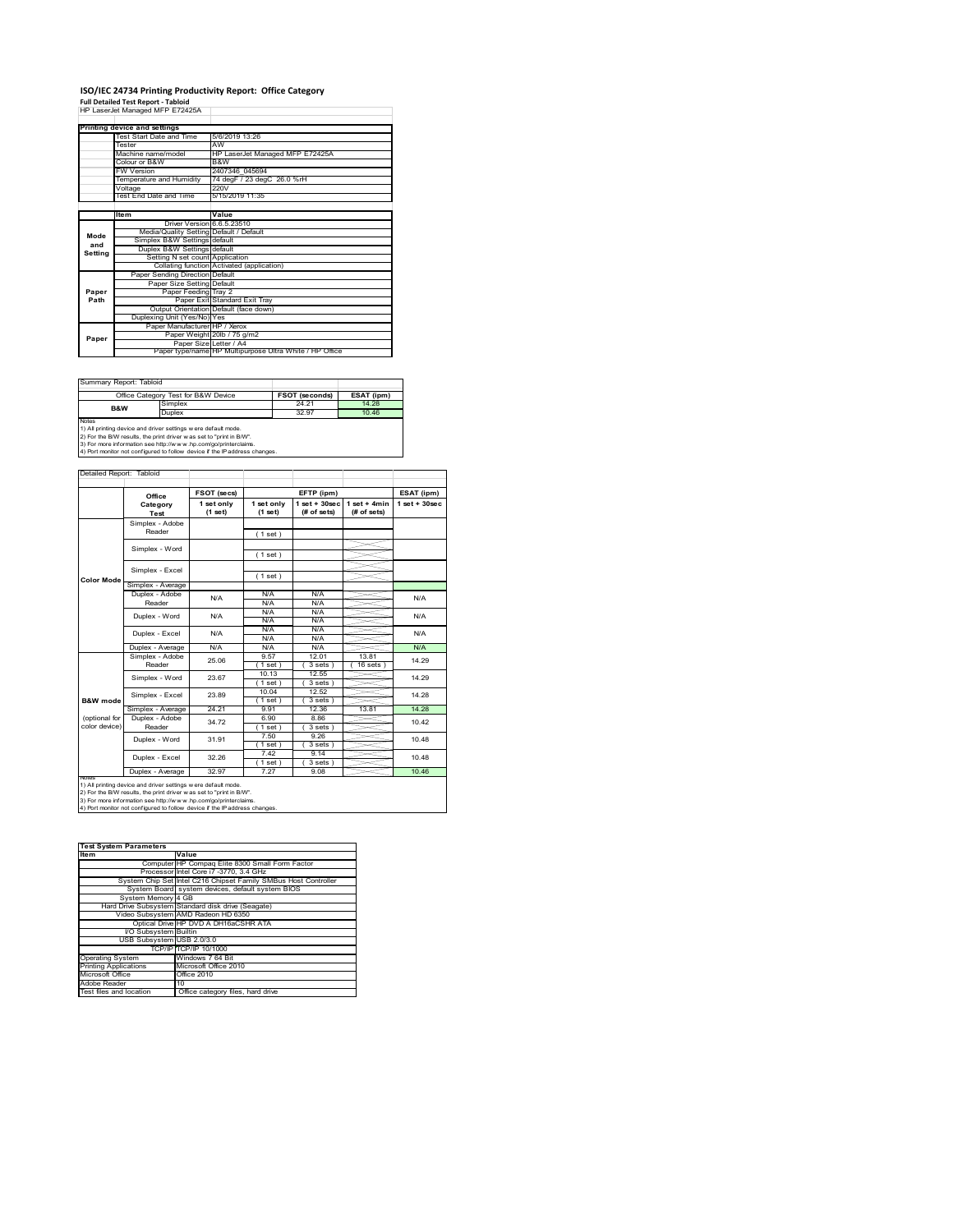### **ISO/IEC 24734 Printing Productivity Report: Office Category Full Detailed Test Report ‐ A3** HP LaserJet Managed MFP E72425A

|         | capaigo, managog m c.c.co.              |                                                         |
|---------|-----------------------------------------|---------------------------------------------------------|
|         | Printing device and settings            |                                                         |
|         | Test Start Date and Time                | 5/6/2019 13:26                                          |
|         | Tester                                  | AW                                                      |
|         | Machine name/model                      | HP LaserJet Managed MFP E72425A                         |
|         | Colour or B&W                           | B&W                                                     |
|         | <b>FW Version</b>                       | 2407346 045694                                          |
|         | Temperature and Humidity                | 74 degF / 23 degC 26.0 %rH                              |
|         | Voltage                                 | 220V                                                    |
|         | Test End Date and Time                  | 5/15/2019 11:35                                         |
|         |                                         |                                                         |
|         | ltem                                    | Value                                                   |
|         | Driver Version 6.6.5.23510              |                                                         |
| Mode    | Media/Quality Setting Default / Default |                                                         |
| and     | Simplex B&W Settings default            |                                                         |
| Setting | Duplex B&W Settings default             |                                                         |
|         | Setting N set count Application         |                                                         |
|         |                                         | Collating function Activated (application)              |
|         | Paper Sending Direction Default         |                                                         |
|         | Paper Size Setting Default              |                                                         |
| Paper   | Paper Feeding Tray 2                    |                                                         |
| Path    |                                         | Paper Exit Standard Exit Tray                           |
|         |                                         | Output Orientation Default (face down)                  |
|         | Duplexing Unit (Yes/No) Yes             |                                                         |
|         | Paper Manufacturer HP / Xerox           |                                                         |
| Paper   |                                         | Paper Weight 20lb / 75 g/m2                             |
|         | Paper Size Letter / A4                  |                                                         |
|         |                                         | Paper type/name HP Multipurpose Ultra White / HP Office |

Summary Report: A3

|       | Office Category Test for B&W Device                               | <b>FSOT (seconds)</b> | ESAT (ipm) |  |  |  |  |
|-------|-------------------------------------------------------------------|-----------------------|------------|--|--|--|--|
| B&W   | Simplex                                                           | 15.60                 | 14 27      |  |  |  |  |
|       | Duplex                                                            | 25.96                 | 10.52      |  |  |  |  |
| Notes |                                                                   |                       |            |  |  |  |  |
|       | 1) All printing device and driver settings w ere default mode.    |                       |            |  |  |  |  |
|       | 2) For the RAM results the print driver was set to "print in RAM" |                       |            |  |  |  |  |

 $\overline{\phantom{0}}$ 

2) For the B/W results, the print driver w as set to "print in B/W".<br>3) For more information see http://w w w .hp.com/go/printerclaims.<br>4) Port monitor not configured to follow device if the IP address changes.

|                   | Office            | FSOT (secs)             |                       | EFTP (ipm)                      |                               | ESAT (ipm)        |
|-------------------|-------------------|-------------------------|-----------------------|---------------------------------|-------------------------------|-------------------|
|                   | Category<br>Test  | 1 set only<br>$(1$ set) | 1 set only<br>(1 set) | $1 set + 30 sec$<br>(# of sets) | $1$ set + 4min<br>(# of sets) | $1$ set $+30$ sec |
|                   | Simplex - Adobe   |                         |                       |                                 |                               |                   |
|                   | Reader            |                         | (1 set)               |                                 |                               |                   |
|                   | Simplex - Word    |                         |                       |                                 |                               |                   |
|                   |                   |                         | (1 set)               |                                 |                               |                   |
|                   | Simplex - Excel   |                         |                       |                                 |                               |                   |
| <b>Color Mode</b> |                   |                         | (1 set)               |                                 |                               |                   |
|                   | Simplex - Average |                         |                       |                                 |                               |                   |
|                   | Duplex - Adobe    | N/A                     | N/A                   | N/A                             |                               | N/A               |
|                   | Reader            |                         | N/A                   | N/A                             |                               |                   |
|                   | Duplex - Word     | N/A                     | N/A                   | N/A                             |                               | N/A               |
|                   |                   |                         | N/A                   | N/A                             |                               |                   |
|                   | Duplex - Excel    | N/A                     | N/A                   | N/A                             |                               | N/A               |
|                   |                   |                         | N/A                   | N/A                             |                               |                   |
|                   | Duplex - Average  | N/A                     | N/A                   | N/A                             |                               | N/A               |
|                   | Simplex - Adobe   | 25.03                   | 9.59                  | 12 22                           | 13.80                         | 14.28             |
|                   | Reader            |                         | 1 set                 | 3 sets                          | 16 sets                       |                   |
|                   | Simplex - Word    | 23.82                   | 10.07                 | 12.46                           |                               | 14.28             |
|                   |                   |                         | 1 set                 | 3 sets )                        |                               |                   |
|                   | Simplex - Excel   | 23.96                   | 10.02                 | 12.49                           |                               | 14 27             |
| B&W mode          |                   |                         | 1 set                 | 3 sets)                         |                               |                   |
|                   | Simplex - Average | 24 27                   | 989                   | 12.39                           | 13.80                         | 14 27             |
| (optional for     | Duplex - Adobe    | 35.14                   | 6.82                  | 8.88                            |                               | 10.50             |
| color device)     | Reader            |                         | $1$ set $)$           | $3 sets$ )                      |                               |                   |
|                   | Duplex - Word     | 31.62                   | 7.58                  | 9.28                            |                               | 10.54             |
|                   |                   |                         | (1 set)               | $3 sets$ )                      |                               |                   |
|                   | Duplex - Excel    | 32.55                   | 7.36                  | 9.26                            |                               | 10.52             |
|                   |                   |                         | 1 set                 | 3 sets                          |                               |                   |
|                   | Duplex - Average  | 33.11                   | 7.25                  | 9.14                            |                               | 10.52             |

| <b>Test System Parameters</b> |                                                                 |
|-------------------------------|-----------------------------------------------------------------|
| <b>Item</b>                   | Value                                                           |
|                               | Computer HP Compaq Elite 8300 Small Form Factor                 |
|                               | Processor Intel Core i7 -3770, 3.4 GHz                          |
|                               | System Chip Set Intel C216 Chipset Family SMBus Host Controller |
|                               | System Board system devices, default system BIOS                |
| System Memory 4 GB            |                                                                 |
|                               | Hard Drive Subsystem Standard disk drive (Seagate)              |
|                               | Video Subsystem AMD Radeon HD 6350                              |
|                               | Optical Drive HP DVD A DH16aCSHR ATA                            |
| I/O Subsystem Builtin         |                                                                 |
| USB Subsystem USB 2.0/3.0     |                                                                 |
|                               | TCP/IP TCP/IP 10/1000                                           |
| <b>Operating System</b>       | Windows 7 64 Bit                                                |
| <b>Printing Applications</b>  | Microsoft Office 2010                                           |
| Microsoft Office              | Office 2010                                                     |
| Adobe Reader                  | 10                                                              |
| Test files and location       | Office category files, hard drive                               |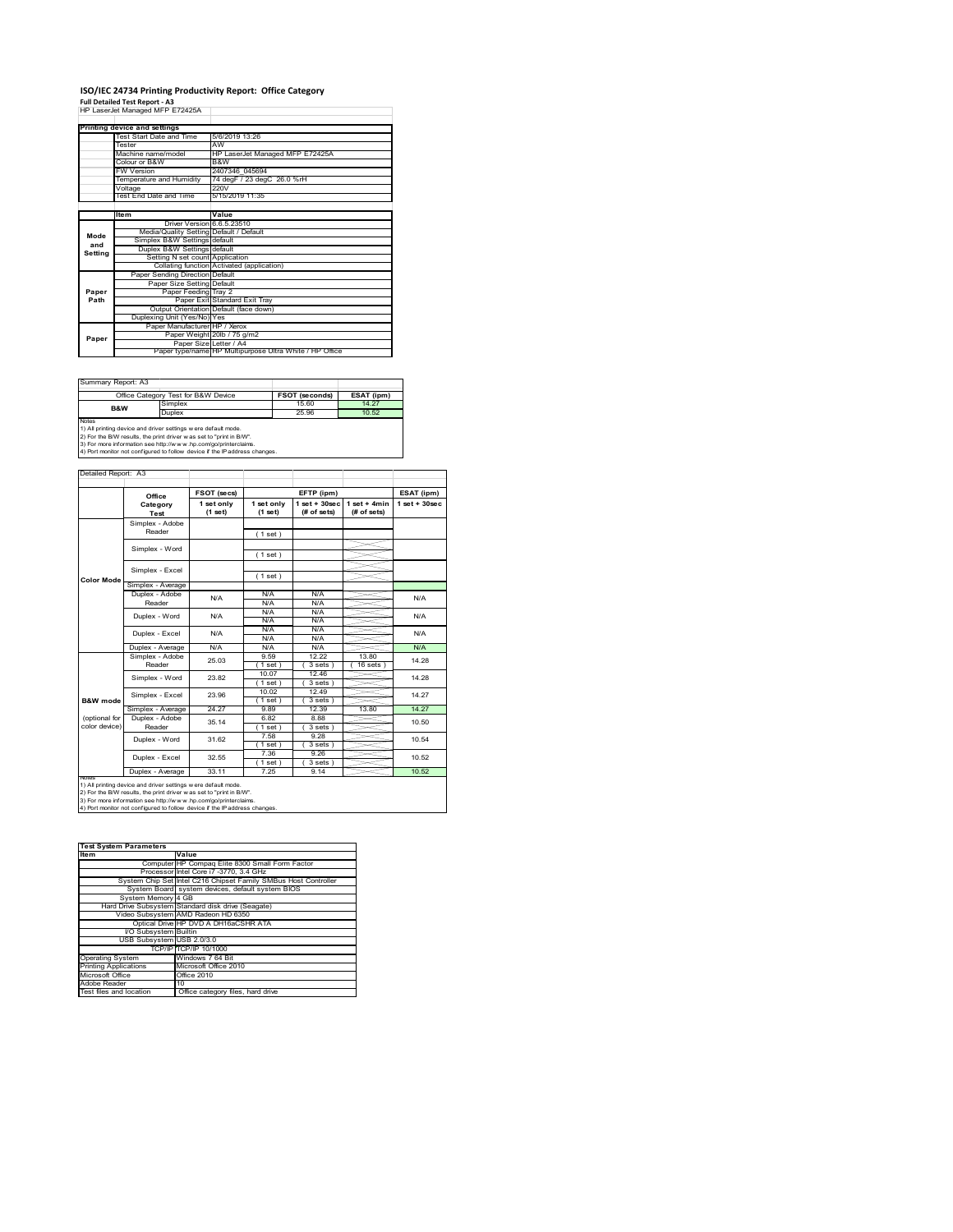### **ISO/IEC 24734 Printing Productivity Report: Office Category**

**Feature Performance Full Report ‐ Office Feature Performance Test** HP LaserJet Managed MFP E72425A

|         | Printing device and settings            |                                                         |  |  |  |
|---------|-----------------------------------------|---------------------------------------------------------|--|--|--|
|         | Test Start Date and Time                | 5/6/2019 13:26                                          |  |  |  |
|         | Tester                                  | AW                                                      |  |  |  |
|         | Machine name/model                      | HP LaserJet Managed MFP E72425A                         |  |  |  |
|         | Colour or B&W                           | B&W                                                     |  |  |  |
|         | <b>FW Version</b>                       | 2407346 045694                                          |  |  |  |
|         | Temperature and Humidity                | 74 degF / 23 degC 26.0 %rH                              |  |  |  |
|         | Voltage                                 | 220V                                                    |  |  |  |
|         | Test End Date and Time                  | 5/15/2019 11:35                                         |  |  |  |
|         |                                         |                                                         |  |  |  |
|         | Item                                    | Value                                                   |  |  |  |
|         | Driver Version 6.6.5.23510              |                                                         |  |  |  |
| Mode    | Media/Quality Setting Default / Default |                                                         |  |  |  |
| and     | Simplex B&W Settings default            |                                                         |  |  |  |
|         | Duplex B&W Settings default             |                                                         |  |  |  |
| Setting | Setting N set count Application         |                                                         |  |  |  |
|         |                                         | Collating function Activated (application)              |  |  |  |
|         | Paper Sending Direction Default         |                                                         |  |  |  |
|         | Paper Size Setting Default              |                                                         |  |  |  |
| Paper   | Paper Feeding Tray 2                    |                                                         |  |  |  |
| Path    |                                         | Paper Exit Standard Exit Tray                           |  |  |  |
|         |                                         | Output Orientation Default (face down)                  |  |  |  |
|         | Duplexing Unit (Yes/No) Yes             |                                                         |  |  |  |
|         | Paper Manufacturer HP / Xerox           |                                                         |  |  |  |
| Paper   |                                         | Paper Weight 20lb / 75 g/m2                             |  |  |  |
|         | Paper Size Letter / A4                  |                                                         |  |  |  |
|         |                                         | Paper type/name HP Multipurpose Ultra White / HP Office |  |  |  |

| <b>ISO Print Productivity Report: Feature Performance Test Summary</b>                                                                                                                                                                                                                      |                                                                    |     |      |  |  |
|---------------------------------------------------------------------------------------------------------------------------------------------------------------------------------------------------------------------------------------------------------------------------------------------|--------------------------------------------------------------------|-----|------|--|--|
|                                                                                                                                                                                                                                                                                             | <b>Printing Modes</b><br>(Feature Adobe Reader - Office test file) |     |      |  |  |
|                                                                                                                                                                                                                                                                                             |                                                                    |     |      |  |  |
| A5, Landscape Feed, Simplex, Colour                                                                                                                                                                                                                                                         | Simplex                                                            |     |      |  |  |
| A5. Portrait Feed. Simplex. Colour                                                                                                                                                                                                                                                          | Simplex                                                            |     |      |  |  |
| Legal, Simplex, Colour                                                                                                                                                                                                                                                                      | Simplex                                                            |     |      |  |  |
| Legal, Duplex, Colour                                                                                                                                                                                                                                                                       | <b>Duplex</b>                                                      |     |      |  |  |
| A4, 1200 dpi, Simplex, Colour                                                                                                                                                                                                                                                               | Simplex                                                            |     |      |  |  |
| Letter, 1200 dpi. Simplex, Colour                                                                                                                                                                                                                                                           | Simplex                                                            |     |      |  |  |
| A4. General Office. Simplex. Colour                                                                                                                                                                                                                                                         | Simplex                                                            |     |      |  |  |
| Letter, General Office, Simplex, Colour                                                                                                                                                                                                                                                     | Simplex                                                            |     |      |  |  |
| A5, Landscape Feed, Simplex, B/W                                                                                                                                                                                                                                                            | Simplex                                                            | 95% | 100% |  |  |
| A5, Portrait Feed, Simplex, B/W                                                                                                                                                                                                                                                             | Simplex                                                            | 95% | 100% |  |  |
| Legal, Simplex, B/W                                                                                                                                                                                                                                                                         | Simplex                                                            | 71% | 64%  |  |  |
| Legal, Duplex, B/W                                                                                                                                                                                                                                                                          | <b>Duplex</b>                                                      | 50% | 44%  |  |  |
| A4. 1200 dpi. Simplex. B/W                                                                                                                                                                                                                                                                  | Simplex                                                            |     |      |  |  |
| Letter, 1200 dpi, Simplex, B/W                                                                                                                                                                                                                                                              | Simplex                                                            |     |      |  |  |
| A4, General Office, Simplex, B/W                                                                                                                                                                                                                                                            | Simplex                                                            |     |      |  |  |
| Letter, General Office, Simplex, B/W                                                                                                                                                                                                                                                        | Simplex                                                            |     |      |  |  |
| Notes<br>1) All printing device and driver settings w ere default mode.<br>2) Test conducted with 8-paper Office Feature Performance file.<br>3) For more information see http://www.hp.com/go/printerclaims.<br>4) Port monitor not configured to follow device if the IP address changes. |                                                                    |     |      |  |  |

| <b>Printing Modes</b>                               |                            | <b>Base Printing Mode</b> |                      | <b>Feature Performance</b>       |                                         |                                      |
|-----------------------------------------------------|----------------------------|---------------------------|----------------------|----------------------------------|-----------------------------------------|--------------------------------------|
| Feature Adobe Reader - Office<br>test file (8-page) | <b>FSOT</b><br><b>Base</b> | <b>ESAT</b><br>Base       | 1 set<br>FSOT (secs) | $1$ set $+30$ sec.<br>ESAT (ipm) | FSOT (base)<br><b>FSOT</b><br>(feature) | <b>ESAT (feature)</b><br>ESAT (base) |
| A5, Landscape Feed, Simplex, Colour                 |                            |                           |                      |                                  |                                         |                                      |
| A5, Portrait Feed, Simplex, Colour                  |                            |                           |                      |                                  |                                         |                                      |
| Legal, Simplex, Colour                              |                            |                           |                      |                                  |                                         |                                      |
| Legal, Duplex, Colour                               |                            |                           |                      |                                  |                                         |                                      |
| A4, 1200 dpi, Simplex, Colour                       |                            |                           |                      |                                  |                                         |                                      |
| Letter, 1200 dpi. Simplex, Colour                   |                            |                           |                      |                                  |                                         |                                      |
| A4. General Office. Simplex. Colour                 |                            |                           |                      |                                  |                                         |                                      |
| Letter, General Office, Simplex, Colour             |                            |                           |                      |                                  |                                         |                                      |
| A5, Landscape Feed, Simplex, B/W                    | 26.17                      | 25.2                      | 27.57                | 25.2                             | 95%                                     | 100%                                 |
| A5. Portrait Feed. Simplex. B/W                     | 26.17                      | 25.2                      | 27.55                | 25.2                             | 95%                                     | 100%                                 |
| Legal, Simplex, B/W                                 | 25.77                      | 25.21                     | 36.77                | 16.2                             | 71%                                     | 64%                                  |
| Legal, Duplex, B/W                                  | 25.77                      | 25.21                     | 51.6                 | 11.1                             | 50%                                     | 44%                                  |
| A4. 1200 dpi. Simplex. B/W                          | 26.17                      | 25.2                      |                      |                                  |                                         |                                      |
| Letter, 1200 dpi, Simplex, B/W                      | 2577                       | 25.21                     |                      |                                  |                                         |                                      |
| A4, General Office, Simplex, B/W                    | 26.17                      | 25.2                      |                      |                                  |                                         |                                      |
| Letter, General Office, Simplex, B/W                | 25.77                      | 25.21                     |                      |                                  |                                         |                                      |

|        | <b>Test System Parameters</b> |                                                                 |  |  |
|--------|-------------------------------|-----------------------------------------------------------------|--|--|
|        | Item                          | Value                                                           |  |  |
|        |                               | Computer HP Compaq Elite 8300 Small Form Factor                 |  |  |
|        |                               | Processor Intel Core i7 -3770, 3.4 GHz                          |  |  |
|        |                               | System Chip Set Intel C216 Chipset Family SMBus Host Controller |  |  |
|        |                               | System Board system devices, default system BIOS                |  |  |
| Test   | System Memory 4 GB            |                                                                 |  |  |
| System |                               | Hard Drive Subsystem Standard disk drive (Seagate)              |  |  |
|        |                               | Video Subsystem AMD Radeon HD 6350                              |  |  |
|        |                               | Optical Drive HP DVD A DH16aCSHR ATA                            |  |  |
|        | I/O Subsystem Builtin         |                                                                 |  |  |
|        | USB Subsystem USB 2.0/3.0     |                                                                 |  |  |
| VO.    |                               | TCP/IPITCP/IP 10/1000                                           |  |  |
|        | <b>Operating System</b>       | Windows 7 64 Bit                                                |  |  |
|        | <b>Printing Applications</b>  | Microsoft Office 2010                                           |  |  |
|        | Software Microsoft Office     | Office 2010                                                     |  |  |
|        | Adobe Reader                  | 10                                                              |  |  |
|        | Test files and location       | Office category files, hard drive                               |  |  |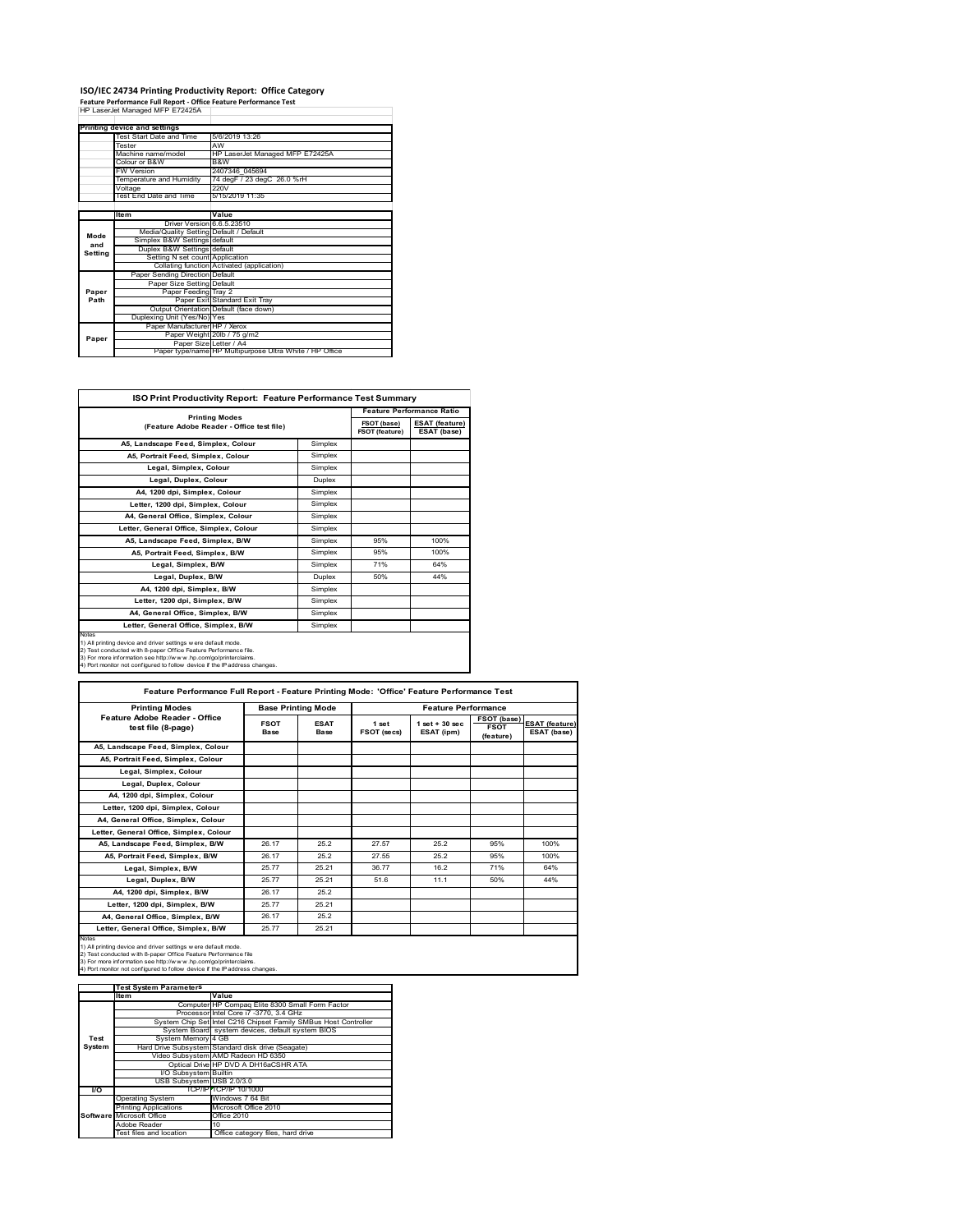## **ISO/IEC 17629 First Print Out Time Report: Office Category Full Detailed Test Report ‐ LETTER** HP LaserJet Managed MFP E72425A

|            | Printing device and settings               |                                 |  |  |  |  |
|------------|--------------------------------------------|---------------------------------|--|--|--|--|
|            | Test Start Date and Time                   | 5/6/2019 13:26                  |  |  |  |  |
|            | Tester                                     | AW                              |  |  |  |  |
|            | Machine name/model                         | HP LaserJet Managed MFP E72425A |  |  |  |  |
|            | Colour or B&W                              | B&W                             |  |  |  |  |
|            | <b>FW Version</b>                          | 2407346 045694                  |  |  |  |  |
|            | Configuration (options)                    | Default                         |  |  |  |  |
|            | Controller                                 | Unknown                         |  |  |  |  |
|            | Printing device page count                 | Not Specified                   |  |  |  |  |
|            | Printing supplies page count Not Specified |                                 |  |  |  |  |
|            | Temperature and Humidity                   | 74 degF / 23 degC 26.0 %rH      |  |  |  |  |
|            | Voltage                                    | 220V                            |  |  |  |  |
|            | Test End Date and Time                     | 5/15/2019 11:35                 |  |  |  |  |
|            |                                            |                                 |  |  |  |  |
|            | Item                                       | Value                           |  |  |  |  |
| Mode       | PDL and driver version                     | 6.6.5.23510                     |  |  |  |  |
| and        | Print Quality mode                         | default                         |  |  |  |  |
| Setting    | <b>B&amp;W</b> settings                    | default                         |  |  |  |  |
|            | Paper feed orientation                     | <b>Short Edge</b>               |  |  |  |  |
| Paper      | Paper type setting                         | default                         |  |  |  |  |
|            | Paper feeding                              | Standard cassette               |  |  |  |  |
|            | Paper exit                                 | Standard exit tray              |  |  |  |  |
| Paper Path | Output orientation                         | default (face up or face down)  |  |  |  |  |

**FPOT from Ready (seconds)**<br>Simplex 8.44 **ISO First Page Out Time Summary Report: Office Category** Summary Report: **Letter B&W**

**Duplex**<br>Notes<br>1) All printing device and driver settings were default mode.<br>2) For the BM results, the print driver was set to "print in BM".<br>4) For more information see http://www.hp.com/golprinterclaims.<br>4) Port monitor

|                                                        |                                                                                                                                                                                                                                                                                                                                                                                                             |                            |                            | ISO First Page Out Time Report: Office Category |                            |                   |            |
|--------------------------------------------------------|-------------------------------------------------------------------------------------------------------------------------------------------------------------------------------------------------------------------------------------------------------------------------------------------------------------------------------------------------------------------------------------------------------------|----------------------------|----------------------------|-------------------------------------------------|----------------------------|-------------------|------------|
| <b>Detailed Report: LETTER</b>                         |                                                                                                                                                                                                                                                                                                                                                                                                             | Word<br>(seconds)          | Excel<br>(seconds)         | Adobe<br>Reader<br>(seconds)                    | Average<br>(seconds)       | <b>Delay Time</b> |            |
|                                                        | FPOT from Ready - Simplex                                                                                                                                                                                                                                                                                                                                                                                   |                            |                            |                                                 |                            |                   |            |
|                                                        | FPOT from Ready - Duplex                                                                                                                                                                                                                                                                                                                                                                                    |                            |                            |                                                 |                            |                   |            |
| <b>Color Mode</b>                                      | FPOT from Sleep - Simplex                                                                                                                                                                                                                                                                                                                                                                                   |                            |                            | N/A                                             |                            |                   |            |
|                                                        | Recovery Time                                                                                                                                                                                                                                                                                                                                                                                               |                            |                            |                                                 |                            |                   |            |
|                                                        | FPOT from Off - Simplex                                                                                                                                                                                                                                                                                                                                                                                     |                            |                            |                                                 |                            |                   |            |
|                                                        | Warm-up Time                                                                                                                                                                                                                                                                                                                                                                                                |                            |                            |                                                 |                            |                   |            |
|                                                        | FPOT from Ready - Simplex                                                                                                                                                                                                                                                                                                                                                                                   | 8.18                       | 8 24                       | 8.88                                            | 8.44                       | 20 Seconds        |            |
|                                                        | FPOT from Ready - Duplex                                                                                                                                                                                                                                                                                                                                                                                    |                            |                            |                                                 |                            |                   |            |
| <b>B&amp;W Mode</b>                                    | FPOT from Sleep - Simplex                                                                                                                                                                                                                                                                                                                                                                                   |                            |                            | 39.22                                           |                            | 76 Minutes        |            |
|                                                        | Recovery Time                                                                                                                                                                                                                                                                                                                                                                                               |                            |                            | 30.3                                            |                            |                   |            |
|                                                        | FPOT from Off - Simplex                                                                                                                                                                                                                                                                                                                                                                                     |                            |                            | 139.05                                          |                            |                   |            |
|                                                        | Warm-up Time                                                                                                                                                                                                                                                                                                                                                                                                |                            |                            | 130.17                                          |                            |                   |            |
| Notes                                                  |                                                                                                                                                                                                                                                                                                                                                                                                             |                            |                            |                                                 |                            |                   |            |
|                                                        | 1) All printing device and driver settings w ere default mode.<br>2) For the B/W results, the print driver was set to "print in B/W".<br>3) For more information see http://www.hp.com/go/printerclaims.<br>4) Port monitor not configured to follow device if the IP address changes.<br>5) Page counts w ere collected after completion of the tests.<br>6) Details for FPOT from Sleep are show n below. |                            |                            |                                                 |                            |                   |            |
|                                                        |                                                                                                                                                                                                                                                                                                                                                                                                             |                            |                            |                                                 |                            |                   |            |
| <b>HP Data Table</b><br><b>Detailed Report: LETTER</b> |                                                                                                                                                                                                                                                                                                                                                                                                             | <b>FPOT Avg</b><br>(se cs) | FPOT (secs)<br>Iteration 1 | FPOT (secs)<br>Iteration 2                      | FPOT (secs)<br>Iteration 3 | Application       | Delay Time |
|                                                        | FPOT from Sleep                                                                                                                                                                                                                                                                                                                                                                                             | N/A                        | N/A                        | N/A                                             | N/A                        | Adobe Reader      |            |
| <b>Color Mode</b>                                      | FPOT from Sleep (15 minutes)<br>HP/Non ISO Test                                                                                                                                                                                                                                                                                                                                                             | N/A                        | N/A                        | N/A                                             | N/A                        | Adobe Reader      |            |
|                                                        | FPOT from Sleep                                                                                                                                                                                                                                                                                                                                                                                             | 39.22                      | 39.64                      | 38.80                                           | N/A                        | Adobe Reader      | 76 Minutes |

1) All printing device and driver settings w ere default mode.<br>2) For the B/W results, the print driver w as set to "print in B/W".<br>3 DLP includes detailed iterations as data measurements may vary run to run.

|            | <b>Test System Parameters</b> |                                                       |  |  |
|------------|-------------------------------|-------------------------------------------------------|--|--|
|            | <b>Item</b>                   | Value                                                 |  |  |
|            | Computer                      | HP Compaq Elite 8300 Small Form Factor                |  |  |
|            | Processor                     | Intel Core i7 -3770, 3.4 GHz                          |  |  |
|            | System Chip Set               | Intel C216 Chipset Family SMBus Host Controller       |  |  |
|            | System Board                  | system devices, default system BIOS                   |  |  |
| Test       | <b>System Memory</b>          | 4 GB                                                  |  |  |
| System     | Hard Drive Subsystem          | Standard disk drive (Seagate)                         |  |  |
|            | Video Subsystem               | AMD Radeon HD 6350                                    |  |  |
|            | Optical Drive                 | HP DVD A DH16aCSHR ATA                                |  |  |
|            | I/O Subsystem                 | <b>Builtin</b>                                        |  |  |
|            | <b>USB Subsystem</b>          | USB 2.0/3.0                                           |  |  |
| Printing   |                               |                                                       |  |  |
| Device     | TCP/IP                        | 10/1000                                               |  |  |
| Connection |                               |                                                       |  |  |
|            | <b>Operating System</b>       | Windows 7 Business/Ultimate, 64 bit, Build 7601, SP 1 |  |  |
|            | <b>Printing Applications</b>  | Microsoft Office 2010 SP2                             |  |  |
| Software   |                               | Adobe Reader 10.1.4                                   |  |  |
|            | Print Driver                  | 6.6.5.23510                                           |  |  |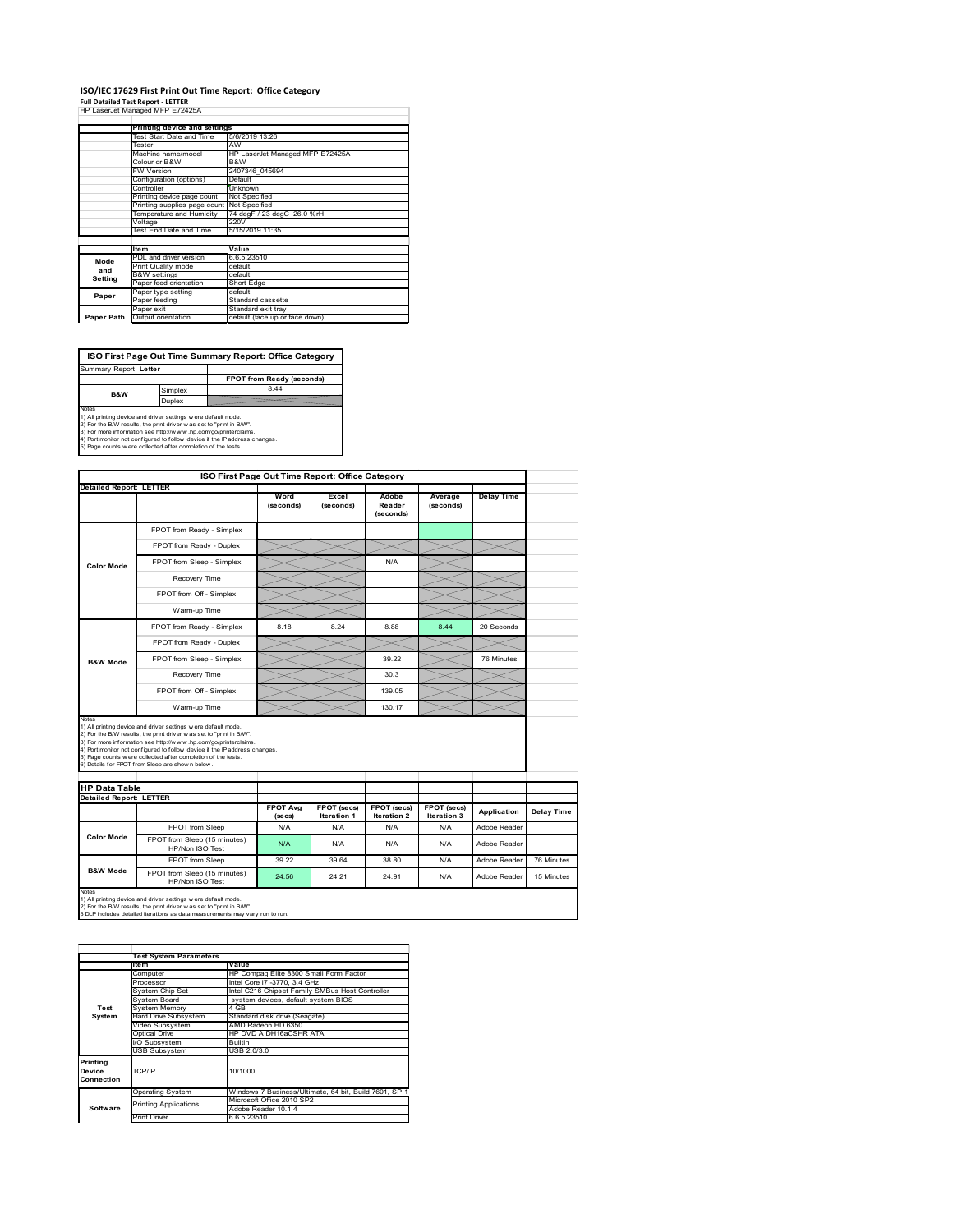### **ISO/IEC 17629 First Print Out Time Report: Office Category Full Detailed Test Report ‐ A4** HP LaserJet Managed MFP E72425A  $\overline{\phantom{a}}$

| HP LaserJet Managed MFP E72425A |  |  |
|---------------------------------|--|--|
|                                 |  |  |

|            | Printing device and settings |                                 |  |  |
|------------|------------------------------|---------------------------------|--|--|
|            | Test Start Date and Time     | 5/6/2019 13:26                  |  |  |
|            | Tester                       | AW                              |  |  |
|            | Machine name/model           | HP LaserJet Managed MFP E72425A |  |  |
|            | Colour or B&W                | B&W                             |  |  |
|            | <b>FW Version</b>            | 2407346 045694                  |  |  |
|            | Configuration (options)      | Default                         |  |  |
|            | Controller                   | Unknown                         |  |  |
|            | Printing device page count   | Not Specified                   |  |  |
|            | Printing supplies page count | Not Specified                   |  |  |
|            | Temperature and Humidity     | 74 degF / 23 degC 26.0 %rH      |  |  |
|            | Voltage                      | 220V                            |  |  |
|            | Test End Date and Time       | 5/15/2019 11:35                 |  |  |
|            |                              |                                 |  |  |
|            | <b>Item</b>                  | Value                           |  |  |
| Mode       | PDL and driver version       | 6.6.5.23510                     |  |  |
| and        | Print Quality mode           | default                         |  |  |
| Setting    | <b>B&amp;W</b> settings      | default                         |  |  |
|            | Paper feed orientation       | Short Edge                      |  |  |
| Paper      | Paper type setting           | default                         |  |  |
|            | Paper feeding                | Standard cassette               |  |  |
|            | Paper exit                   | Standard exit tray              |  |  |
| Paper Path | Output orientation           | default (face up or face down)  |  |  |

Ī.

**ISO First Page Out Time Summary Report: Office Category**

**FPOT from Ready (seconds)** Simplex 8.36 Duplex Notes<br>1) All printing device and driver settings were default mode.<br>2) For the BAV results, the print driver was set to "print in BAV".<br>3) For more information see http://www.hp.com/golprinterclaims.<br>4) Port monitor not co Summary Report: A4 **B&W**

|                                                                                                                                                                                                                                                                                                                                                                                                                                                                     | ISO First Page Out Time Report: Office Category |                            |                            |                              |                            |                   |            |
|---------------------------------------------------------------------------------------------------------------------------------------------------------------------------------------------------------------------------------------------------------------------------------------------------------------------------------------------------------------------------------------------------------------------------------------------------------------------|-------------------------------------------------|----------------------------|----------------------------|------------------------------|----------------------------|-------------------|------------|
| <b>Detailed Report: A4</b>                                                                                                                                                                                                                                                                                                                                                                                                                                          |                                                 | Word<br>(seconds)          | Excel<br>(seconds)         | Adobe<br>Reader<br>(seconds) | Average<br>(seconds)       | <b>Delay Time</b> |            |
|                                                                                                                                                                                                                                                                                                                                                                                                                                                                     | FPOT from Ready - Simplex                       |                            |                            |                              |                            |                   |            |
|                                                                                                                                                                                                                                                                                                                                                                                                                                                                     | FPOT from Ready - Duplex                        |                            |                            |                              |                            |                   |            |
| <b>Color Mode</b>                                                                                                                                                                                                                                                                                                                                                                                                                                                   | FPOT from Sleep - Simplex                       |                            |                            | N/A                          |                            |                   |            |
|                                                                                                                                                                                                                                                                                                                                                                                                                                                                     | Recovery Time                                   |                            |                            |                              |                            |                   |            |
|                                                                                                                                                                                                                                                                                                                                                                                                                                                                     | FPOT from Off - Simplex                         |                            |                            |                              |                            |                   |            |
|                                                                                                                                                                                                                                                                                                                                                                                                                                                                     | Warm-up Time                                    |                            |                            |                              |                            |                   |            |
|                                                                                                                                                                                                                                                                                                                                                                                                                                                                     | FPOT from Ready - Simplex                       | 8.21                       | 8.25                       | 8.60                         | 8.36                       | 20 Seconds        |            |
|                                                                                                                                                                                                                                                                                                                                                                                                                                                                     | FPOT from Ready - Duplex                        |                            |                            |                              |                            |                   |            |
| <b>B&amp;W Mode</b>                                                                                                                                                                                                                                                                                                                                                                                                                                                 | FPOT from Sleep - Simplex                       |                            |                            | 31.17                        |                            | 76 Minutes        |            |
|                                                                                                                                                                                                                                                                                                                                                                                                                                                                     | Recovery Time                                   |                            |                            | 226                          |                            |                   |            |
|                                                                                                                                                                                                                                                                                                                                                                                                                                                                     | FPOT from Off - Simplex                         |                            |                            | 143.34                       |                            |                   |            |
|                                                                                                                                                                                                                                                                                                                                                                                                                                                                     | Warm-up Time                                    |                            |                            | 134.74                       |                            |                   |            |
| Notes<br>1) All printing device and driver settings w ere default mode.<br>2) For the B/W results, the print driver was set to "print in B/W".<br>3) For more information see http://www.hp.com/go/printerclaims.<br>4) Port monitor not configured to follow device if the IP address changes.<br>5) Page counts w ere collected after completion of the tests.<br>6) Details for FPOT from Sleep are show n below.<br><b>HP Data Table</b><br>Detailed Report: A4 |                                                 |                            |                            |                              |                            |                   |            |
|                                                                                                                                                                                                                                                                                                                                                                                                                                                                     |                                                 |                            |                            |                              |                            |                   |            |
|                                                                                                                                                                                                                                                                                                                                                                                                                                                                     |                                                 | <b>FPOT Avg</b><br>(se cs) | FPOT (secs)<br>Iteration 1 | FPOT (secs)<br>Iteration 2   | FPOT (secs)<br>Iteration 3 | Application       | Delay Time |
|                                                                                                                                                                                                                                                                                                                                                                                                                                                                     | FPOT from Sleep                                 | N/A                        | N/A                        | N/A                          | N/A                        | Adobe Reader      |            |
| <b>Color Mode</b>                                                                                                                                                                                                                                                                                                                                                                                                                                                   | FPOT from Sleep (15 minutes)<br>HP/Non ISO Test | N/A                        | N/A                        | N/A                          | N/A                        | Adobe Reader      |            |
| <b>B&amp;W Mode</b>                                                                                                                                                                                                                                                                                                                                                                                                                                                 | FPOT from Sleep                                 | 31.17                      | 30.99                      | 31.34                        | N/A                        | Adobe Reader      | 76 Minutes |

|                                  | <b>Test System Parameters</b> |                                                       |
|----------------------------------|-------------------------------|-------------------------------------------------------|
|                                  | ltem                          | Value                                                 |
|                                  | Computer                      | HP Compag Elite 8300 Small Form Factor                |
|                                  | Processor                     | Intel Core i7 -3770, 3.4 GHz                          |
|                                  | System Chip Set               | Intel C216 Chipset Family SMBus Host Controller       |
|                                  | System Board                  | system devices, default system BIOS                   |
| Test                             | <b>System Memory</b>          | 4 GB                                                  |
| System                           | <b>Hard Drive Subsystem</b>   | Standard disk drive (Seagate)                         |
|                                  | Video Subsystem               | AMD Radeon HD 6350                                    |
|                                  | Optical Drive                 | HP DVD A DH16aCSHR ATA                                |
|                                  | I/O Subsystem                 | <b>Builtin</b>                                        |
|                                  | <b>USB Subsystem</b>          | USB 2.0/3.0                                           |
| Printing<br>Device<br>Connection | TCP/IP                        | 10/1000                                               |
|                                  | <b>Operating System</b>       | Windows 7 Business/Ultimate, 64 bit, Build 7601, SP 1 |
|                                  | <b>Printing Applications</b>  | Microsoft Office 2010 SP2                             |
| Software                         |                               | Adobe Reader 10.1.4                                   |
|                                  | <b>Print Driver</b>           | 6.6.5.23510                                           |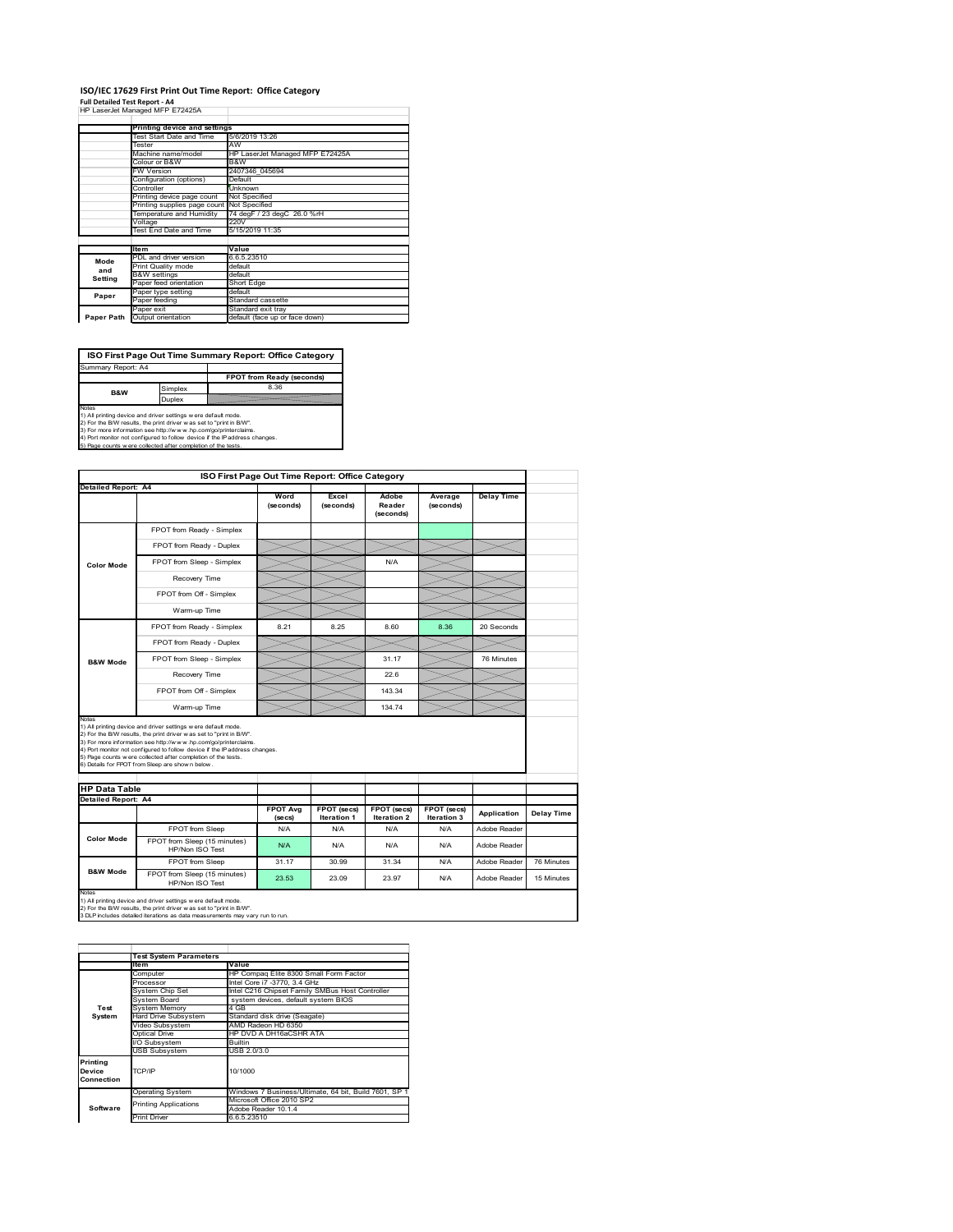# **ISO/IEC 29183 Copy Productivity Report**

|             | <b>Full Detailed Test Report - LETTER</b> |                                                     |  |  |  |
|-------------|-------------------------------------------|-----------------------------------------------------|--|--|--|
|             | HP LaserJet Managed MFP E72425A           |                                                     |  |  |  |
|             |                                           |                                                     |  |  |  |
|             | <b>Machine Setup Information</b>          |                                                     |  |  |  |
|             | Test Start Date and Time 5/8/2019 13:18   |                                                     |  |  |  |
|             | <b>Tester</b> AW                          |                                                     |  |  |  |
|             |                                           | Machine name/model HP LaserJet Managed MFP E72425A  |  |  |  |
|             | Colour or B&W B&W                         |                                                     |  |  |  |
|             |                                           | FW Version 2407346 045694                           |  |  |  |
|             | Configuration (options) Not Specified     |                                                     |  |  |  |
|             |                                           | Temperature and Humidity 74 degF / 23 degC 26.0 %rH |  |  |  |
|             | Test End Date and Time: 5/15/2019 16:15   |                                                     |  |  |  |
|             |                                           |                                                     |  |  |  |
|             | Pre-set Item                              | <b>Pre-set Value</b>                                |  |  |  |
|             | Output Resolution Default                 |                                                     |  |  |  |
|             | <b>Output Quality Default</b>             |                                                     |  |  |  |
| Mode        |                                           | Copying Mode Colour for Colour and B&W for B&W      |  |  |  |
|             | Auto Density Adjustment Default           |                                                     |  |  |  |
|             |                                           | Collating function Set in Control Panel             |  |  |  |
| Paper       | Paper Sending Direction Default           |                                                     |  |  |  |
|             | Paper Type Setting Default                |                                                     |  |  |  |
| Paper       | Paper Feeding Tray 2                      |                                                     |  |  |  |
| Path        | Paper Exit Default                        |                                                     |  |  |  |
|             |                                           | Face Up Exit Default (face down)                    |  |  |  |
|             | Fixing Capability Default                 |                                                     |  |  |  |
| Temporary   | Image Quality Stability Default           |                                                     |  |  |  |
| <b>Stop</b> | Capacity of Paper Default                 |                                                     |  |  |  |
|             | Others None                               |                                                     |  |  |  |
|             |                                           |                                                     |  |  |  |
|             | Paper Manufacturer HP / Xerox             |                                                     |  |  |  |
| Danor       |                                           | Paper Weight 20lb / 75 g/m2                         |  |  |  |

| Paper |                        | Paper Weight 20lb / 75 g/m2                             |
|-------|------------------------|---------------------------------------------------------|
|       | Paper SizelLetter / A4 |                                                         |
|       |                        | Paper type/name HP Multipurpose Ultra White / HP Office |
|       |                        |                                                         |

| Summary Report: Letter |              |             |
|------------------------|--------------|-------------|
|                        |              |             |
|                        | <b>SFCOT</b> | sESAT (ipm) |
| <b>R&amp;W</b>         | 6.81         | 25 17       |

Notes

First Copy Out and Copy Speed measured using ISO/IEC 29183, excludes first set of test documents. For more information see http://w w w .hp.com/go/printerclaims. Exact speed varies depending on the system configuration and document.

Only Target A w as used, all test documents have the same Saturated throughput. Reference ISO/IEC29183:2010 Clause 5, Sections 5.3.1 and 5.3.2

| Detailed Report: LETTER |               |              |       |             |                |             |
|-------------------------|---------------|--------------|-------|-------------|----------------|-------------|
|                         |               |              |       |             |                |             |
|                         | <b>Target</b> | sFCOT (secs) |       | sEFTP (ipm) |                | sESAT (ipm) |
|                         |               |              | 1copy | 1copy+30sec | 1copy+4minutes |             |
|                         | A             | 6.81         | 8.80  | 21.38       | 24.56          | 25.17       |
|                         |               |              |       | 14 sets     | 102 sets       |             |
|                         |               | B            |       |             |                |             |
|                         |               |              |       |             |                |             |
| <b>B&amp;W</b>          | C             |              |       |             |                |             |
|                         |               |              |       |             |                |             |
|                         | D             |              |       |             |                |             |
|                         |               |              |       |             |                |             |
|                         | Average       | 6.81         | 8.80  | 21.38       | 24.56          | 25.17       |
| <b>Notes</b>            |               |              |       |             |                |             |

First Copy Out and Copy Speed measured using ISO/IEC 29183, excludes first set of test documents. For more information see http://w w w .hp.com/go/printerclaims. Exact speed varies depending on the system configuration and document. Only Target A w as used, all test documents have the same Saturated throughput. Reference ISO/IEC29183:2010 Clause 5, Sections 5.3.1 and 5.3.2